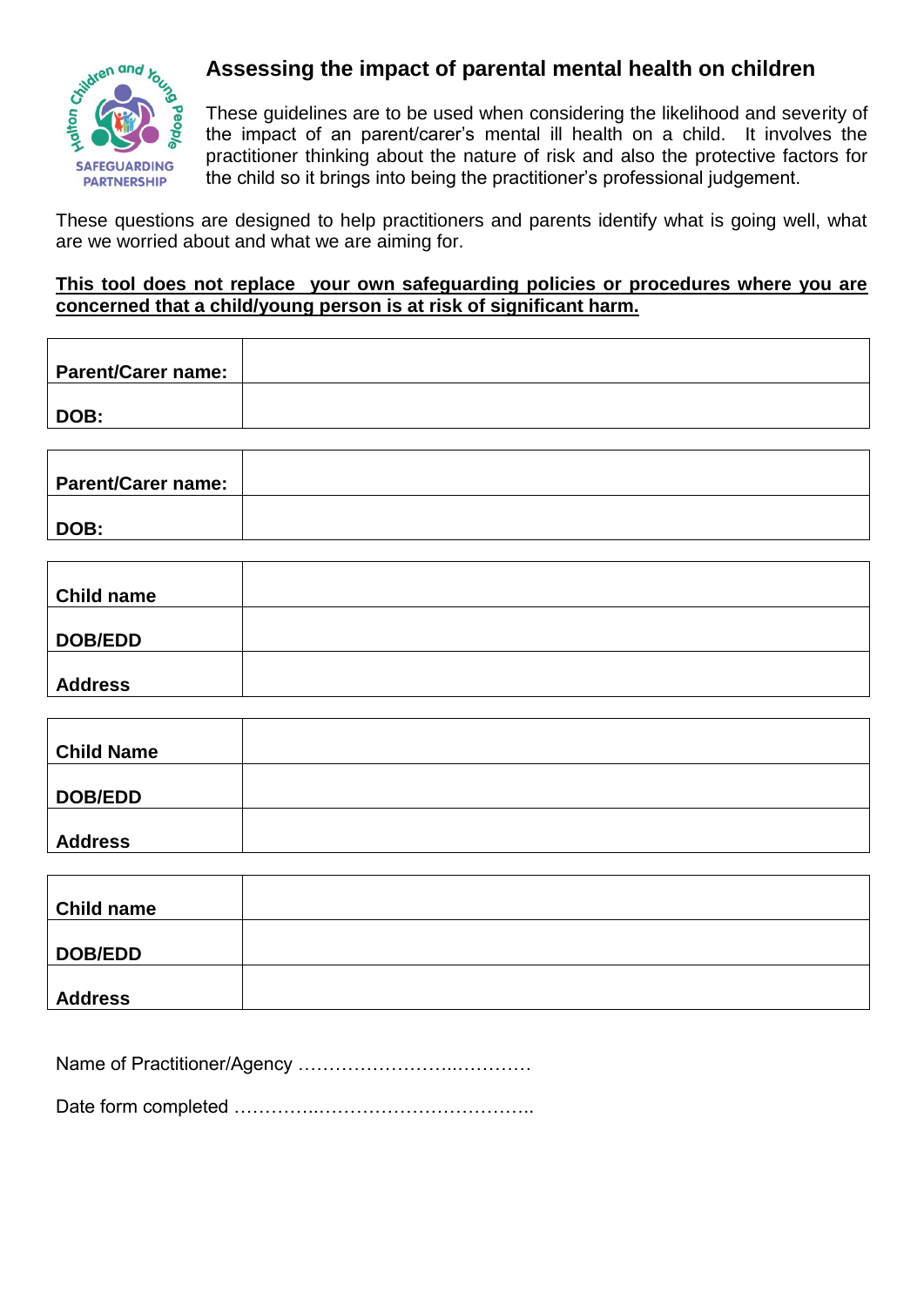|              | <b>Name</b>                                                                                                  |  |
|--------------|--------------------------------------------------------------------------------------------------------------|--|
| A            | How do you manage your mental health<br>difficulties?                                                        |  |
| B            | Is there someone else in your family who has<br>a mental health difficulty that you are trying to<br>manage? |  |
| $\mathsf C$  | What does that mean for you and your<br>family?                                                              |  |
| D            | Talk me through a day when you're struggling                                                                 |  |
| Е            | Who's around to help you?                                                                                    |  |
| F            | Are there any particular moments of<br>pressure?                                                             |  |
| G            | What makes things worse for you?                                                                             |  |
| H            | What makes things better?                                                                                    |  |
| $\mathbf{I}$ | How do you know things are building up?                                                                      |  |
| J            | What happens when you're in crisis? How do<br>you manage this as a parent?                                   |  |
| K            | How might it feel for your child?                                                                            |  |
| L            | Does your child have a caring role for anyone<br>in your family?                                             |  |